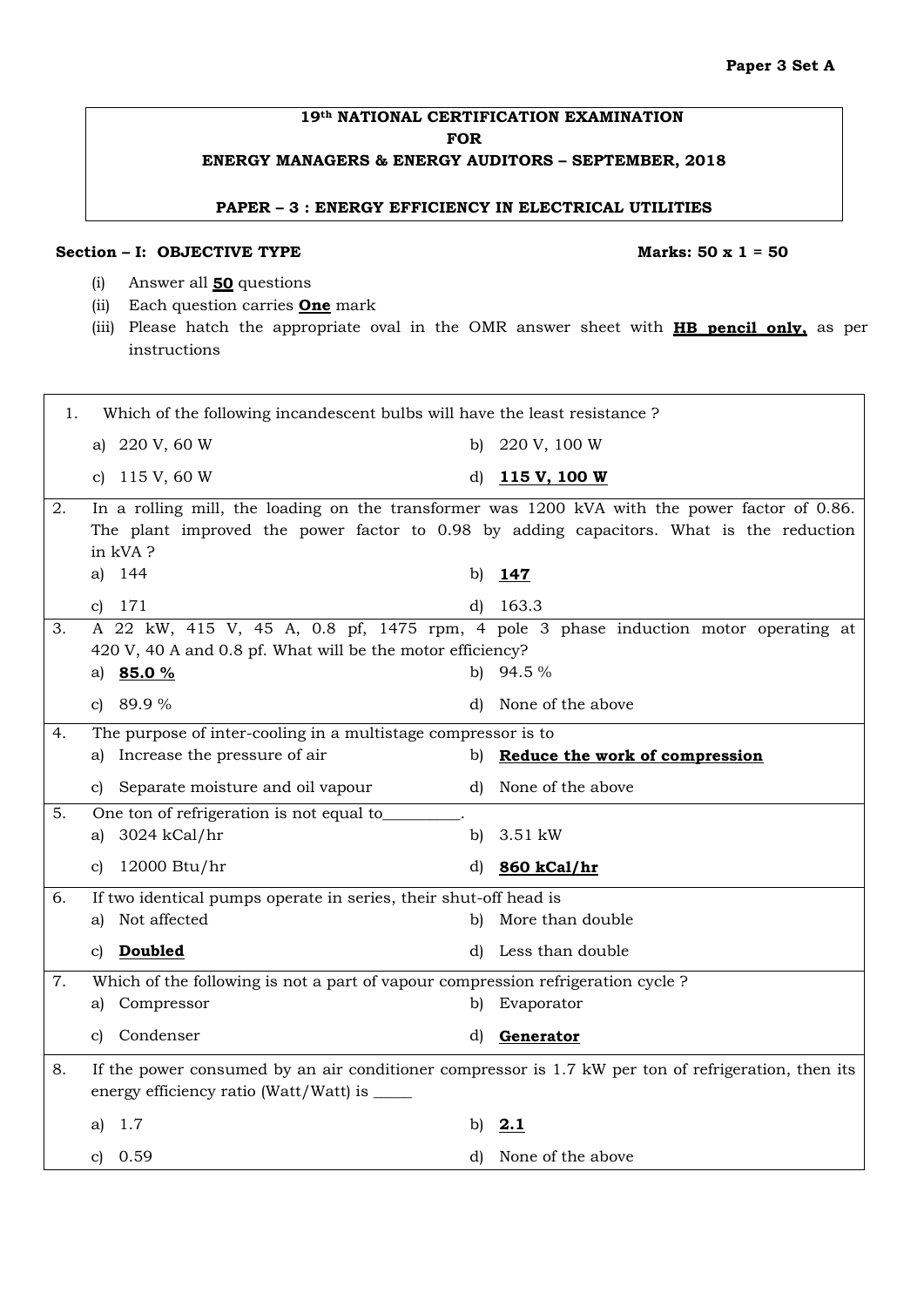| 9.  | The adsorption material used in an adsorption air dryer is                                       |                                                                                                                                         |
|-----|--------------------------------------------------------------------------------------------------|-----------------------------------------------------------------------------------------------------------------------------------------|
|     | Calcium chloride<br>a)                                                                           | Magnesium chloride<br>b)                                                                                                                |
|     | <b>Activated alumina</b><br>C)                                                                   | Potassium chloride<br>d)                                                                                                                |
| 10. |                                                                                                  | The cooling tower size is __________________ to the entering Wet Bulb Temprature (WBT), when the heat                                   |
|     | load, range and approach are constant.                                                           |                                                                                                                                         |
|     | a) Directly proportional                                                                         | <b>Inversely proportional</b><br>b)                                                                                                     |
|     | Constant<br>c)                                                                                   | None of above<br>d)                                                                                                                     |
| 11. | The T5, T8 and T12 fluorescent tube light are categorized based on                               |                                                                                                                                         |
|     | Diameter of the tube<br>a)                                                                       | b) Length of the tube                                                                                                                   |
|     | c) Both diameter and length of the tube                                                          | d) Power consumption                                                                                                                    |
| 12. | If the wet bulb temperature of air is 38 $^{\circ}$ C, then it's relative humidity is ________%. |                                                                                                                                         |
|     | a) $38\%$                                                                                        | $90\%$<br>b)                                                                                                                            |
|     | 100 %<br>$\mathbf{C}$                                                                            | Insufficient data<br>d)                                                                                                                 |
| 13. | The hydraulic power in a pumping system depends on                                               |                                                                                                                                         |
|     | Pump efficiency<br>a)                                                                            | b) Motor efficiency                                                                                                                     |
|     | Both motor and pump efficiency<br>C)                                                             | None of the above<br>d)                                                                                                                 |
| 14. | Small diameter by-pass lines are installed in pumps sometimes to _________                       |                                                                                                                                         |
|     | Save energy<br>a)                                                                                | b) Control pump delivery head                                                                                                           |
|     | <u>Prevent pump running at zero flow</u><br>C)                                                   | d) Reduce pump power consumption                                                                                                        |
| 15. | It is acceptable to run pumps in parallel provided their__________ are similar                   |                                                                                                                                         |
|     | a) Suction heads                                                                                 | b) Discharge heads                                                                                                                      |
|     | <b>Closed valve heads</b><br>C)                                                                  | Total head at full flow<br>d)                                                                                                           |
| 16. | L $/$ G ratio in a cooling tower is the ratio of $\_\_$                                          |                                                                                                                                         |
|     | Length and girth<br>al                                                                           | b) Length and Temperature gradient                                                                                                      |
|     | Water flow rate and air mass flow rate<br>C)                                                     | Air mass flow rate and water flow rate<br>d)                                                                                            |
|     |                                                                                                  |                                                                                                                                         |
| 17. | Fiberglass Reinforced Plastic (FRP) fans consume less energy than aluminum fans because          |                                                                                                                                         |
|     | They are lighter<br>a)                                                                           | They have better efficiencies<br>b)                                                                                                     |
| 18. | They encounter less system resistance<br>C)                                                      | They deliver less air flow<br>d)<br>Ratio of luminous flux (lumen) emitted by a lamp to the power consumed (watt) by the lamp is called |
|     |                                                                                                  |                                                                                                                                         |
|     | Luminous intensity<br>a)                                                                         | <b>Luminous efficacy</b><br>b)                                                                                                          |
|     | Reflectance<br>$\mathbf{c}$                                                                      | Luminance<br>d)                                                                                                                         |
| 19. | Illuminance of a surface is expressed in                                                         |                                                                                                                                         |
|     | Radians<br>a)                                                                                    | b)<br>Lux                                                                                                                               |
|     | Lumens<br>C)                                                                                     | LPD<br>d)                                                                                                                               |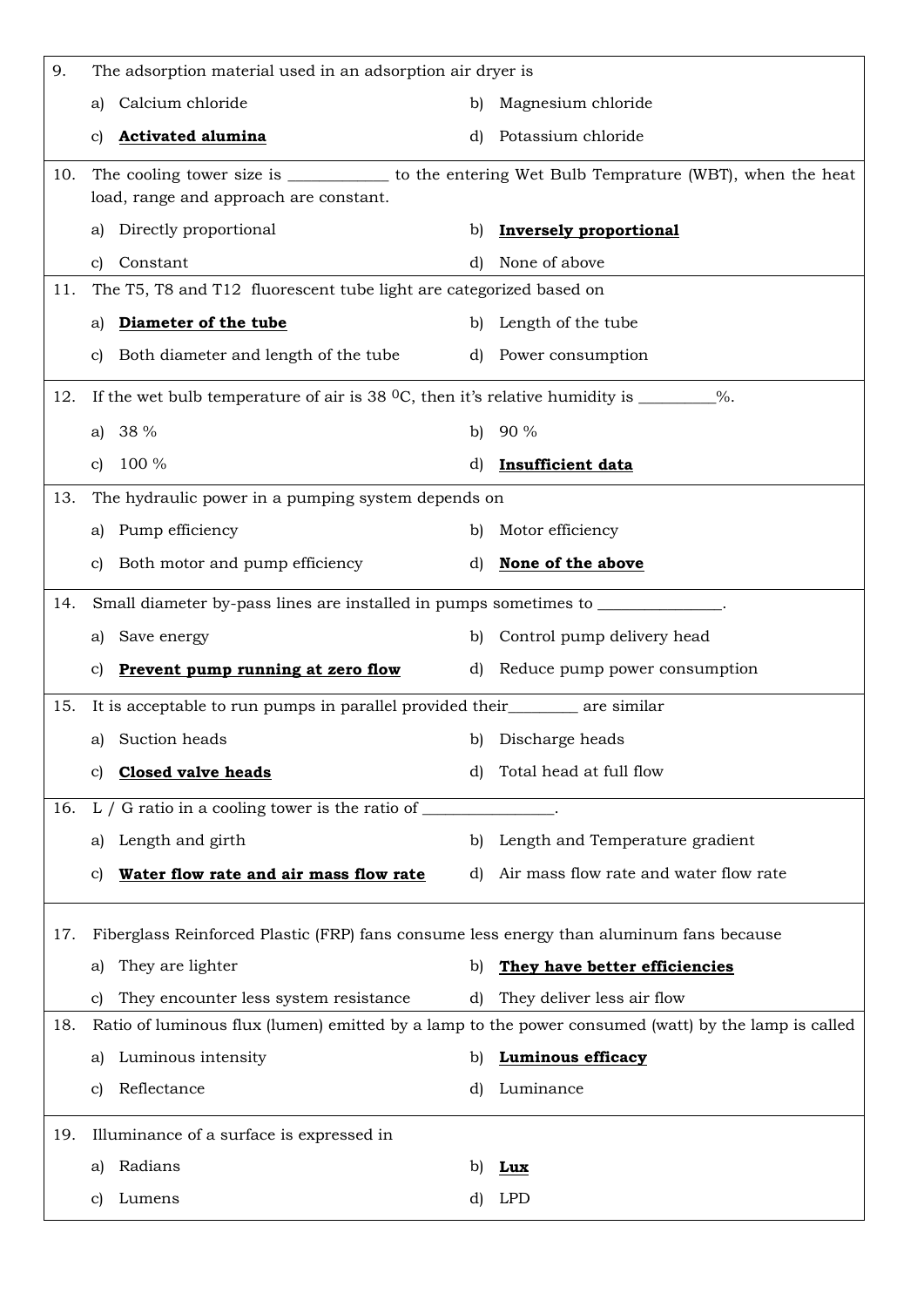| 20. | Use of soft starters for induction motors results in                                         |                                                                                                           |
|-----|----------------------------------------------------------------------------------------------|-----------------------------------------------------------------------------------------------------------|
|     | <b>Lower mechanical stress</b><br>al                                                         | Lower power factor<br>b)                                                                                  |
|     | Higher maximum demand<br>C)                                                                  | All the above<br>d)                                                                                       |
| 21. | and as defined in the Energy Conservation Act, 2001 is:                                      | The Energy Performance Index (EPI) of a building as per Energy Conservation Building Code (ECBC)          |
|     | kWh per square meter per year<br>a)                                                          | kWh per square meter<br>b)                                                                                |
|     | kW per square meter<br>C)                                                                    | kWh per year<br>d)                                                                                        |
| 22. | Energy Conservation Act covers buildings having a connected load of                          |                                                                                                           |
|     | 100 kW and above<br>a)                                                                       | 100 kVA and above<br>b)                                                                                   |
|     | 500 kW and above<br>C)                                                                       | All buildings with HT connection<br>d)                                                                    |
| 23. | In a solar PV system the conversion from DC to AC is carried out by                          |                                                                                                           |
|     | Converter<br>a)                                                                              | Charger<br>b)                                                                                             |
|     | Battery<br>C)                                                                                | Inverter<br>d)                                                                                            |
| 24. | following 2 <sup>nd</sup> stage inlet temperature's the compressor will consume least power? | The inlet air temperature to a two stage reciprocating air compressor is 35 $^{\circ}$ C. At which of the |
|     | 75 <sup>0</sup> C<br>a)                                                                      | $65\,0$ C<br>b)                                                                                           |
|     | 60 <sup>0</sup> C<br>$\mathbf{c}$                                                            | <u>50 ºC</u><br>d)                                                                                        |
| 25. | the fan would be                                                                             | A fan is drawing 16 kW at 800 RPM. If the speed is reduced to 600 RPM then the power drawn by             |
|     | 12 kW<br>a)                                                                                  | 9 kW<br>b)                                                                                                |
|     | c) $6.75$ kW                                                                                 | None of the above<br>d)                                                                                   |
| 26. | In which of the following fans air enters and leaves the fan with no change in direction?    |                                                                                                           |
|     | Forward curved<br>a)                                                                         | Backward curved<br>b)                                                                                     |
|     | Radial<br>C)                                                                                 | Propeller<br>d)                                                                                           |
| 27. | the blow down quantity will                                                                  | Increasing the Cycles of Concentration (C.O.C) of circulating water in a cooling tower,                   |
|     | Increase<br>a)                                                                               | <b>Decrease</b><br>b)                                                                                     |
|     | Not change<br>$\mathbf{c}$                                                                   | None of the above<br>d)                                                                                   |
| 28. | efficient lighting control.                                                                  | can be achieved using infrared, acoustic, ultrasonic or microwave sensors for energy                      |
|     | Time-based control<br>a)                                                                     | Daylight-linked control<br>b)                                                                             |
|     | Occupancy-linked control<br>$\mathbf{C}$                                                     | Localized switching<br>d)                                                                                 |
| 29. | The 5 <sup>th</sup> and 7 <sup>th</sup> harmonic in a 50 Hz power supply system will have:   |                                                                                                           |
|     | Voltage and current distortions with 55 Hz & 57 Hz<br>a)                                     |                                                                                                           |
|     | Voltage and current distortions with 500 Hz & 700 Hz<br>b)                                   |                                                                                                           |
|     | Voltage and current distortions with 250 Hz & 350 Hz<br>$\mathbf{C}$                         |                                                                                                           |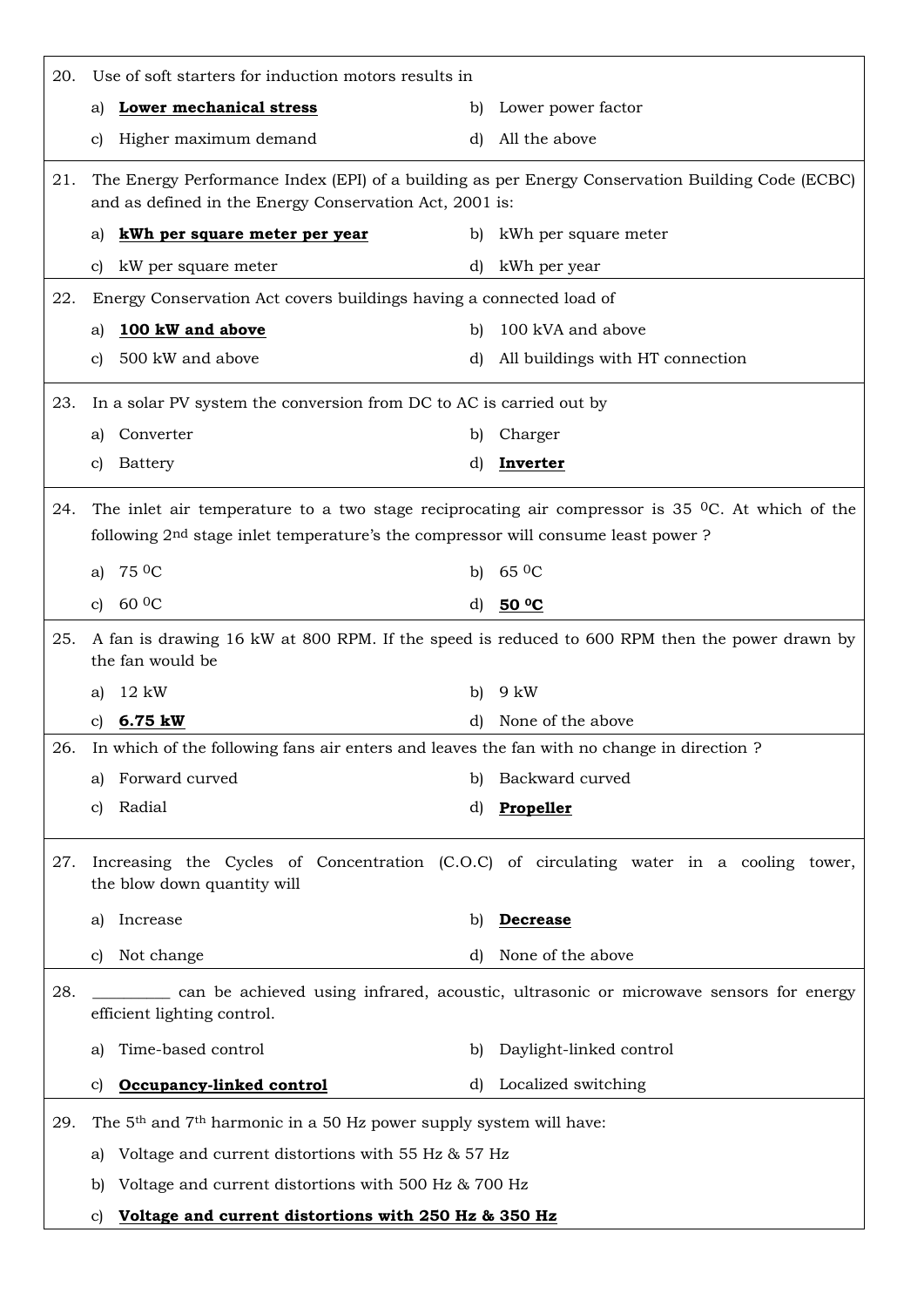|     | d) No voltage and current distortion at all                                                 |                                                                                                                    |
|-----|---------------------------------------------------------------------------------------------|--------------------------------------------------------------------------------------------------------------------|
|     | draws 7.5 A and 3.23 kW of input power. The percentage loading of the motor is about        | 30. A 7.5 kW, 415 V, 15 A, 970 RPM, 3 phase rated induction motor with full load efficiency of 86 %                |
|     | <u>37 %</u><br>a)                                                                           | 43 %<br>b)                                                                                                         |
|     | 50 %<br>C)                                                                                  | None of the above<br>d)                                                                                            |
| 31. | A two pole induction motor operating at 50 Hz, with 1 % slip will run at an actual speed of |                                                                                                                    |
|     | 3000 RPM<br>a)                                                                              | 3030 RPM<br>b)                                                                                                     |
|     | <b>2970 RPM</b><br>C)                                                                       | None of the above<br>d)                                                                                            |
| 32. | expressed as                                                                                | The value, by which the pressure in the pump suction exceeds the liquid vapour pressure, is                        |
|     | Net positive suction head available<br>al                                                   | b) Static head                                                                                                     |
|     | Dynamic head<br>C)                                                                          | Suction head<br>d)                                                                                                 |
| 33. | tower?                                                                                      | Which of the following ambient conditions will evaporate minimum amount of water in a cooling                      |
|     | 35 °C DBT and 30 °C WBT<br>a)                                                               | 38 °C DBT and 31 °C WBT<br>b)                                                                                      |
|     | 38 °C DBT and 37 °C WBT<br>C)                                                               | 35 °C DBT and 29 °C WBT<br>d)                                                                                      |
| 34. | 650 mmWC. If the speed is reduced to 700 RPM, the static pressure (mmWC) developed will be  | A fan is operating at 970 RPM developing a flow of 3000 Nm <sup>3</sup> /hour at a static pressure of              |
|     | 244.3<br>a)                                                                                 | 650<br>b)                                                                                                          |
|     | 469<br>C)                                                                                   | None of the above<br>d)                                                                                            |
| 35. | Select the incorrect statement:                                                             |                                                                                                                    |
|     | Transformers operating near saturation level create harmonics<br>a)                         |                                                                                                                    |
|     | b)<br>harmonics                                                                             | Devices that draw sinusoidal currents when a sinusoidal voltage is applied create                                  |
|     | Harmonics are multiples of the supply frequency<br>C)                                       |                                                                                                                    |
|     | Harmonics occur as spikes at intervals which are multiples of the supply frequency<br>d)    |                                                                                                                    |
| 36. | will be                                                                                     | The illuminance is 10 $\text{Im}/\text{m}^2$ from a lamp at 1 meter distance. The illuminance at half the distance |
|     | $40 \ln/m^2$<br>a)                                                                          | $10 \text{ lm/m}^2$<br>b)                                                                                          |
|     | $5 \text{ lm} / \text{m}^2$<br>C)                                                           | None of the above<br>d)                                                                                            |
| 37. | changes/hr is                                                                               | In an engine room 15 m long, 10 m wide and 4 m high, ventilation requirement in $m^3/hr$ for 20 air                |
|     | 6000<br>a)                                                                                  | 9000<br>b)                                                                                                         |
|     | 12000<br>C)                                                                                 | None of the above<br>d)                                                                                            |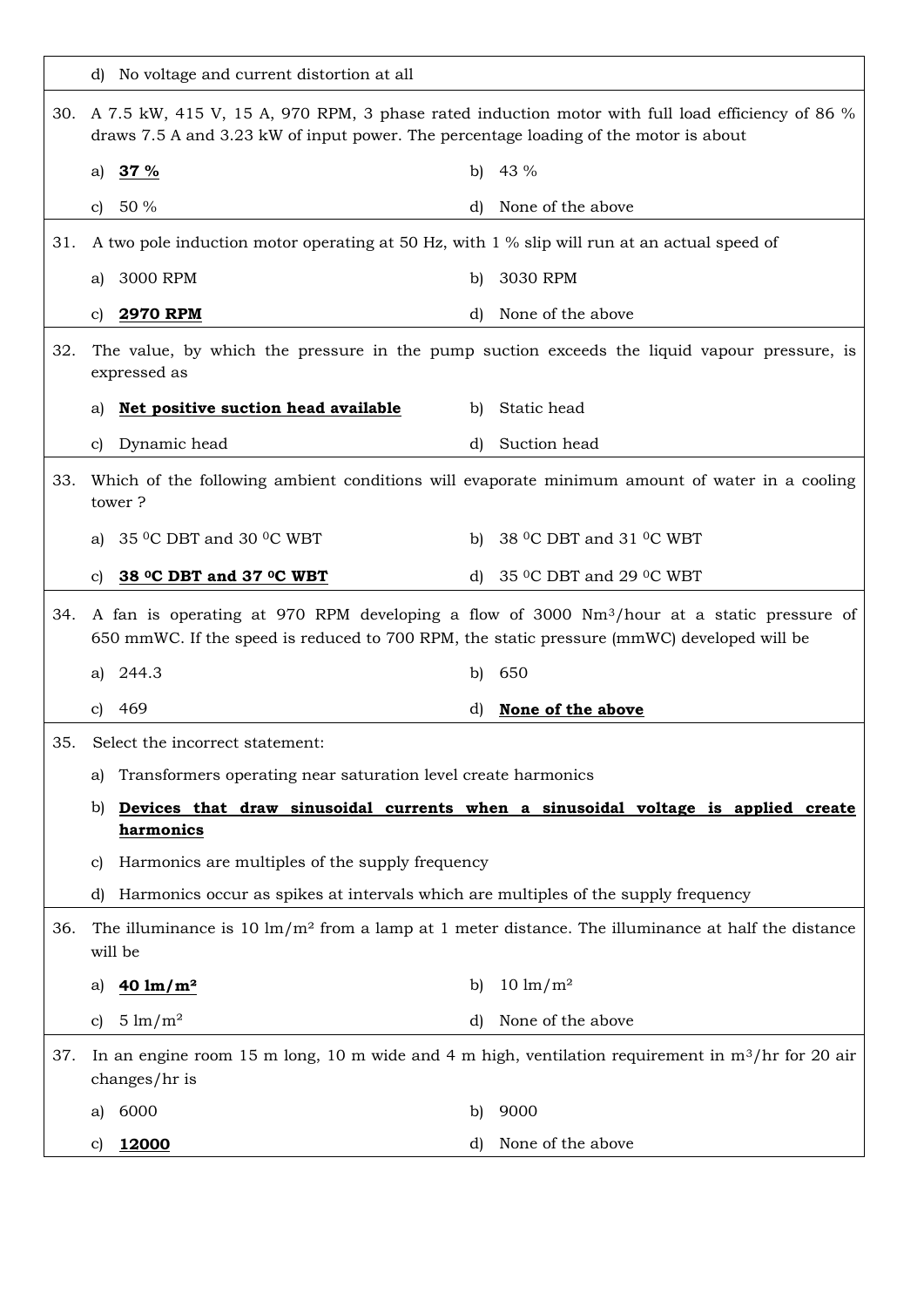| 38. | $(W/W)$ is 2.90, the power in kW drawn by compressor would be:                          | A package air conditioner of 5 TR capacity delivers a cooling effect of 4 TR. If Energy Efficiency Ratio                                                                              |
|-----|-----------------------------------------------------------------------------------------|---------------------------------------------------------------------------------------------------------------------------------------------------------------------------------------|
|     | 4.84<br>a)                                                                              | 1.38<br>b)                                                                                                                                                                            |
|     | 1.724<br>C)                                                                             | None of the above<br>d)                                                                                                                                                               |
| 39. | The operating supply voltage at the same supply frequency would be approximately.       | A 5 kVAr, 415 V rated power factor capacitor was found to be having 5.5 kVAr operating capacity.                                                                                      |
|     | 400 V<br>a)                                                                             | 415 V<br>b)                                                                                                                                                                           |
|     | 435 V<br>C)                                                                             | None of the above<br>d)                                                                                                                                                               |
| 40. | The Solar Heat Gain Coefficient (SHGC) of window of a building is 0.30. This means that |                                                                                                                                                                                       |
|     | a)                                                                                      | The window allows 70 % of the sun's heat to pass through into interior of the buildings                                                                                               |
|     | b)                                                                                      | The window allows 30 % of the sun's heat to pass through into the building interior                                                                                                   |
|     | 70 % of the sun's heat is incident on the window<br>C)                                  |                                                                                                                                                                                       |
|     | The window reflects back to exterior a minimum of 30 % of the sun's heat<br>d)          |                                                                                                                                                                                       |
| 41. | The<br>most<br>system is:                                                               | energy intensive heat transfer loop of a vapour compression refrigeration                                                                                                             |
|     | Indoor air loop<br>a)                                                                   | Chilled water loop<br>b)                                                                                                                                                              |
|     | Refrigerant loop<br>C)                                                                  | <b>Condenser water loop</b><br>d)                                                                                                                                                     |
| 42. | The operating efficiency of the power plant will be                                     | One of the thermal power plants operating with 2 nos. of 500 MW units has reported the operating<br>heat rate of 11250 kJ/kW. The Plant Load Factor (PLF) of the power plant is 73 %. |
|     | 38 %<br>a)                                                                              | 35%<br>b)                                                                                                                                                                             |
|     | 30%<br>C)                                                                               | 32 %<br>d)                                                                                                                                                                            |
| 43. | Aggregate Technical & Commercial loss in distribution system covers                     |                                                                                                                                                                                       |
|     | I <sup>2</sup> R losses of all transformers<br>a)                                       | Transmission & distribution loss<br>b)                                                                                                                                                |
|     | Only transmission losses<br>C)                                                          | <b>Energy and monetary loss</b><br>d)                                                                                                                                                 |
| 44. | 34 Hz. The estimated power savings will be                                              | The power measured in a boiler ID fan is 52 kW operating at 49 Hz. As an energy conservation<br>measure the Variable Frequency Drive (VFD) was installed and the fan was operated at  |
|     | 36 kW<br>a)                                                                             | 17.2 kW<br>b)                                                                                                                                                                         |
|     | 34.7 kW<br>C)                                                                           | 35.7 kW<br>d)                                                                                                                                                                         |
| 45. | The actual power drawn by the compressor will be                                        | The isothermal power of a 500 CFM air compressor is 72 kW and the efficiency is 78 %.                                                                                                 |
|     | 56 kW<br>a)                                                                             | <u>92 kW</u><br>b)                                                                                                                                                                    |
|     | 72 kW<br>c)                                                                             | None of the above<br>d)                                                                                                                                                               |
| 46. | by the heat pump is 23 kW. The estimated heat supplied by the heat pump is              | A heat pump used in a heat recovery application extracts 66220 kcal/hr and the power consumed                                                                                         |
|     | $2916$ kcal/hr<br>a)                                                                    | 47300 kcal/hr<br>b)                                                                                                                                                                   |
|     | 86860 kcal/hr<br>C)                                                                     | 86000 kcal/hr<br>d)                                                                                                                                                                   |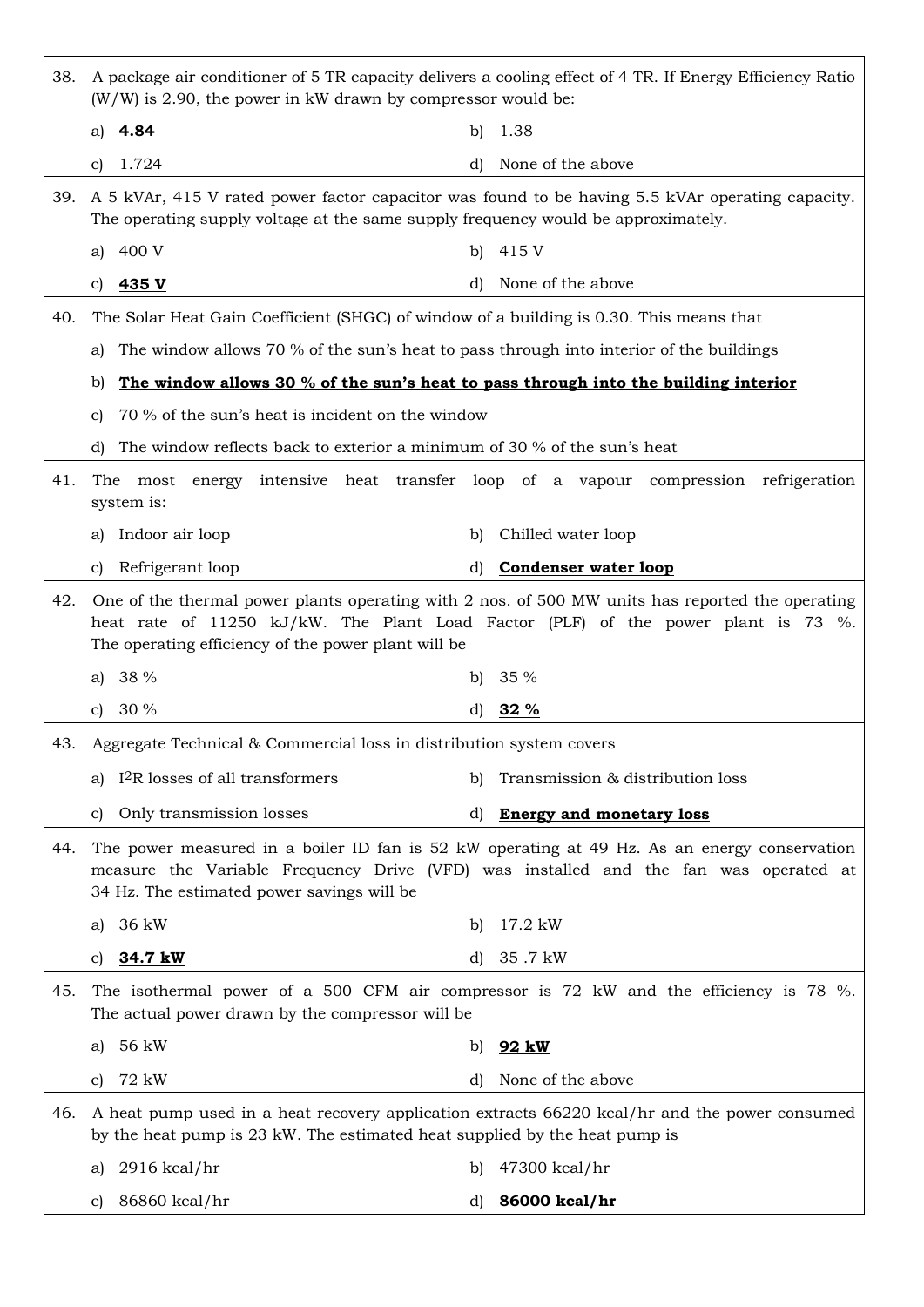| 47.   | velocity of air in m/sec will be                                                                                                                          | A coal fired boiler primary air fan is maintaining a velocity pressure of 70 mmWC and the air<br>temperature is 38 <sup>0</sup> C. The density of the air is 1.135 kg/m <sup>3</sup> and the pitot tube constant is 0.85. The |
|-------|-----------------------------------------------------------------------------------------------------------------------------------------------------------|-------------------------------------------------------------------------------------------------------------------------------------------------------------------------------------------------------------------------------|
|       | 25.6<br>a)                                                                                                                                                | b) 29.56                                                                                                                                                                                                                      |
|       | 28.67<br>C)                                                                                                                                               | None of the above<br>d)                                                                                                                                                                                                       |
| 48.   |                                                                                                                                                           | A two stage air compressor drawing 75 kW has heat rejection of 862 kCal/kWh.<br>The required capacity of the cooling tower when the operating temperature difference                                                          |
|       | <u>21.55</u><br>a)                                                                                                                                        | 107.5<br>b)                                                                                                                                                                                                                   |
|       | 22.93<br>C)                                                                                                                                               | 57.4<br>d)                                                                                                                                                                                                                    |
| 49.   | based on                                                                                                                                                  | The star rating scheme of Fluorescent Tube light as per BEE Standards & Labelling Scheme is                                                                                                                                   |
|       | Lumen Output<br>a)                                                                                                                                        | Lux per Watt<br>b)                                                                                                                                                                                                            |
|       | Lux per Watt per $m2$<br>C)                                                                                                                               | Lumen per Watt at different<br>d)<br>operating hours                                                                                                                                                                          |
| 50.   |                                                                                                                                                           | A pump with 230 mm diameter impeller is delivering a flow of 150 $m^3/n$ . If the flow is to be                                                                                                                               |
|       |                                                                                                                                                           | reduced to $110 \text{ m}^3/\text{hr}$ by trimming the impeller, what should be the approximate impeller size?                                                                                                                |
|       | 195 mm<br>a)                                                                                                                                              | 175 mm<br>b)                                                                                                                                                                                                                  |
|       | $169$ mm<br>C)                                                                                                                                            | 207 mm<br>d)                                                                                                                                                                                                                  |
|       | Section - II: SHORT DESCRIPTIVE QUESTIONS<br>Section II contains <b>Eight</b> questions (S1-S8)<br>(i)<br>Each question carries <b>Five</b> marks<br>(ii) | ------- End of Section - I -------<br>Marks: $8 \times 5 = 40$                                                                                                                                                                |
| $S-1$ | The operating data of an induced draft-cooling tower is as follows:                                                                                       |                                                                                                                                                                                                                               |
|       | Observed range                                                                                                                                            | :80C.                                                                                                                                                                                                                         |
|       |                                                                                                                                                           |                                                                                                                                                                                                                               |
|       | Cooling water flow rate                                                                                                                                   | : $12,500 \text{ m}^3/\text{hr}$                                                                                                                                                                                              |
|       | Drift loss                                                                                                                                                | : 0.1 % of circulation rate                                                                                                                                                                                                   |
|       | Wet Bulb Temperature                                                                                                                                      | $:27$ OC                                                                                                                                                                                                                      |
|       | Ambient Dry Bulb Temperature                                                                                                                              | :350C                                                                                                                                                                                                                         |
|       | Effectiveness                                                                                                                                             | :67%                                                                                                                                                                                                                          |
|       | Cycle of Concentration                                                                                                                                    | : 3                                                                                                                                                                                                                           |
|       |                                                                                                                                                           | Estimate the evaporation loss; make up water requirement and TR load of cooling tower.                                                                                                                                        |
| Ans   | Evaporation loss = $0.00085$ X 1.8 X 12500 X 8 = 153 m <sup>3</sup> /hr                                                                                   |                                                                                                                                                                                                                               |
|       | Blow Down<br>$= 153 / (3-1) = 76.5 m3/hr$                                                                                                                 |                                                                                                                                                                                                                               |
|       | $= 153 + 76.5 + (12500*0.001) = 242 \text{ m}^3/\text{hr}$<br>Make up                                                                                     |                                                                                                                                                                                                                               |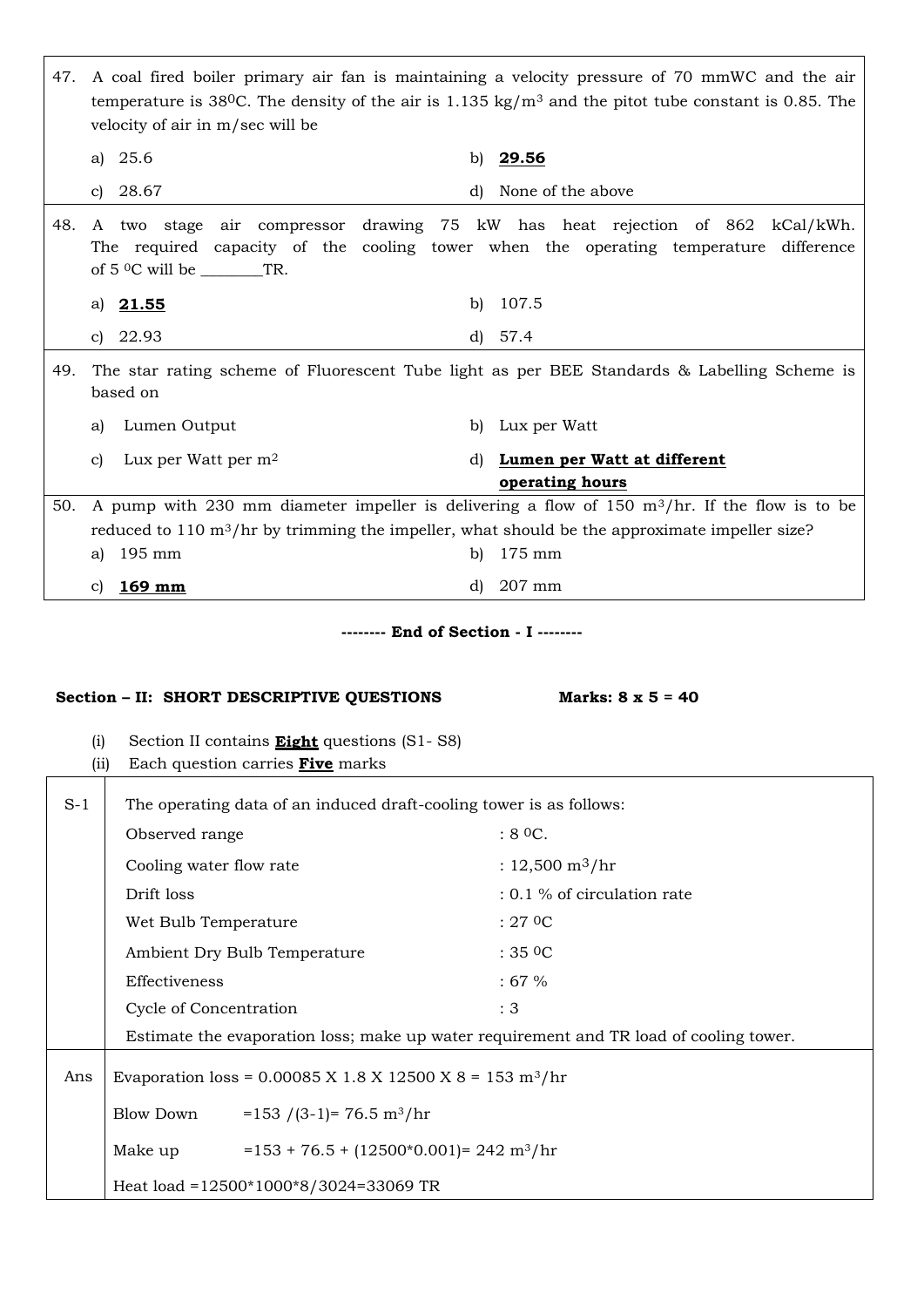| $S-2$ | in TR.        | A plant is operating a chilled water system always at full load. The chilled water inlet and outlet<br>temperatures are 12 $\degree$ C and 7 $\degree$ C respectively. The chilled water pump discharge pressure is 3.6<br>$\text{kg/cm}^2$ g and the suction is 5 meters above the pump centerline. The power drawn by the chilled<br>water pump's motor is 70 kW and an efficiency of 90 %. The chilled water pump efficiency at the<br>operating point from pump characteristic curve is 60 %. Find out the operating refrigeration load |                                                   |            |  |  |  |
|-------|---------------|---------------------------------------------------------------------------------------------------------------------------------------------------------------------------------------------------------------------------------------------------------------------------------------------------------------------------------------------------------------------------------------------------------------------------------------------------------------------------------------------------------------------------------------------|---------------------------------------------------|------------|--|--|--|
|       |               |                                                                                                                                                                                                                                                                                                                                                                                                                                                                                                                                             |                                                   |            |  |  |  |
| Ans   |               | Total head                                                                                                                                                                                                                                                                                                                                                                                                                                                                                                                                  | $36 - 5 = 31$ m                                   |            |  |  |  |
|       |               | Pump shaft power                                                                                                                                                                                                                                                                                                                                                                                                                                                                                                                            | $70 \times 0.9$                                   |            |  |  |  |
|       |               |                                                                                                                                                                                                                                                                                                                                                                                                                                                                                                                                             | 63 kW                                             |            |  |  |  |
|       |               | Flow rate                                                                                                                                                                                                                                                                                                                                                                                                                                                                                                                                   | (63 x 1000) X 0.6 / 31 x 1000 x 9.81              |            |  |  |  |
|       |               |                                                                                                                                                                                                                                                                                                                                                                                                                                                                                                                                             | $0.124297 \text{ m}^3/\text{s}$<br>447.5 $m^3/hr$ |            |  |  |  |
|       |               | Refrigeration load                                                                                                                                                                                                                                                                                                                                                                                                                                                                                                                          | 3024<br>$(447500 \times 5)$                       |            |  |  |  |
|       |               |                                                                                                                                                                                                                                                                                                                                                                                                                                                                                                                                             | 740 TR                                            |            |  |  |  |
|       |               |                                                                                                                                                                                                                                                                                                                                                                                                                                                                                                                                             |                                                   |            |  |  |  |
| $S-3$ |               | In an air washer of a textile humidification system with an airflow of 3000 $\mathrm{m}^3/\mathrm{h}$ at 25 <sup>o</sup> C and 10                                                                                                                                                                                                                                                                                                                                                                                                           |                                                   |            |  |  |  |
|       |               | % relative humidity is humidified to 60 % relative humidity by adding water through spray                                                                                                                                                                                                                                                                                                                                                                                                                                                   |                                                   |            |  |  |  |
|       |               | nozzles. The specific humidity of air at inlet and outlet are 0.002 kg/kg of dry air and 0.0062                                                                                                                                                                                                                                                                                                                                                                                                                                             |                                                   |            |  |  |  |
|       |               | kg/kg of dry air respectively. The density of air at 25 $\rm{^0C}$ is 1.184 kg/m <sup>3</sup> . Calculate the amount of                                                                                                                                                                                                                                                                                                                                                                                                                     |                                                   |            |  |  |  |
|       |               | water required in kg/hr.                                                                                                                                                                                                                                                                                                                                                                                                                                                                                                                    |                                                   |            |  |  |  |
|       |               | The amount of water required:                                                                                                                                                                                                                                                                                                                                                                                                                                                                                                               |                                                   |            |  |  |  |
| Ans   |               |                                                                                                                                                                                                                                                                                                                                                                                                                                                                                                                                             |                                                   |            |  |  |  |
|       |               | $mw = v \rho$ ( $\omega_{out}$ - $\omega_{in}$ )                                                                                                                                                                                                                                                                                                                                                                                                                                                                                            |                                                   |            |  |  |  |
|       |               | $=$ 3000 X 1.184 X (0.0062- 0.002)                                                                                                                                                                                                                                                                                                                                                                                                                                                                                                          |                                                   |            |  |  |  |
|       | $= 14.9$ kg/h |                                                                                                                                                                                                                                                                                                                                                                                                                                                                                                                                             |                                                   |            |  |  |  |
| $S-4$ |               | In a Thermal Power Station, the steam input to a turbine operating on a fully condensing mode<br>is 100 TPH. The heat rejection requirement of the steam turbine condenser is 555 kcal/kg of<br>steam condensed. The temperature of cooling water at the inlet and outlet of the turbine<br>condenser is 27 °C and 37 °C respectively. Find out the circulating cooling water flow.                                                                                                                                                         |                                                   |            |  |  |  |
|       |               | The quantum of heat rejected in the turbine condenser                                                                                                                                                                                                                                                                                                                                                                                                                                                                                       |                                                   |            |  |  |  |
| Ans   |               |                                                                                                                                                                                                                                                                                                                                                                                                                                                                                                                                             |                                                   |            |  |  |  |
|       |               | = Quantum of steam condensed (kg) x heat rejection (kcal/kg)                                                                                                                                                                                                                                                                                                                                                                                                                                                                                |                                                   |            |  |  |  |
|       |               | $= 100,000 \times 555$<br>$= 55.5$ Million kcal/h.                                                                                                                                                                                                                                                                                                                                                                                                                                                                                          |                                                   |            |  |  |  |
|       |               |                                                                                                                                                                                                                                                                                                                                                                                                                                                                                                                                             |                                                   |            |  |  |  |
|       |               | Heat gained by circulating cooling water = Heat rejected in the condenser                                                                                                                                                                                                                                                                                                                                                                                                                                                                   |                                                   |            |  |  |  |
|       |               |                                                                                                                                                                                                                                                                                                                                                                                                                                                                                                                                             | Circulating cooling water flow                    |            |  |  |  |
|       |               | $= 100,000 \times 555 / (37-27) \times$ specific heat (1)                                                                                                                                                                                                                                                                                                                                                                                                                                                                                   |                                                   |            |  |  |  |
|       |               |                                                                                                                                                                                                                                                                                                                                                                                                                                                                                                                                             |                                                   |            |  |  |  |
|       |               | $= 5550 \text{ m}^3/\text{hr}$                                                                                                                                                                                                                                                                                                                                                                                                                                                                                                              |                                                   |            |  |  |  |
| $S-5$ |               | List any five benefits of power factor improvement in an industrial power distribution system                                                                                                                                                                                                                                                                                                                                                                                                                                               |                                                   |            |  |  |  |
| Ans   |               | Refer Guide Book No 3, Chapter 1, Page No 11                                                                                                                                                                                                                                                                                                                                                                                                                                                                                                |                                                   |            |  |  |  |
| $S-6$ |               | During the performance evaluation of a DG set, the following parameters were noted                                                                                                                                                                                                                                                                                                                                                                                                                                                          |                                                   |            |  |  |  |
|       |               |                                                                                                                                                                                                                                                                                                                                                                                                                                                                                                                                             |                                                   |            |  |  |  |
|       |               | Capacity of DG set                                                                                                                                                                                                                                                                                                                                                                                                                                                                                                                          | 1500                                              | kVA        |  |  |  |
|       |               | Test duration                                                                                                                                                                                                                                                                                                                                                                                                                                                                                                                               |                                                   | 36 minutes |  |  |  |
|       |               |                                                                                                                                                                                                                                                                                                                                                                                                                                                                                                                                             |                                                   |            |  |  |  |
|       |               | Units generated                                                                                                                                                                                                                                                                                                                                                                                                                                                                                                                             | 442                                               | kWh        |  |  |  |

 $\overline{\Gamma}$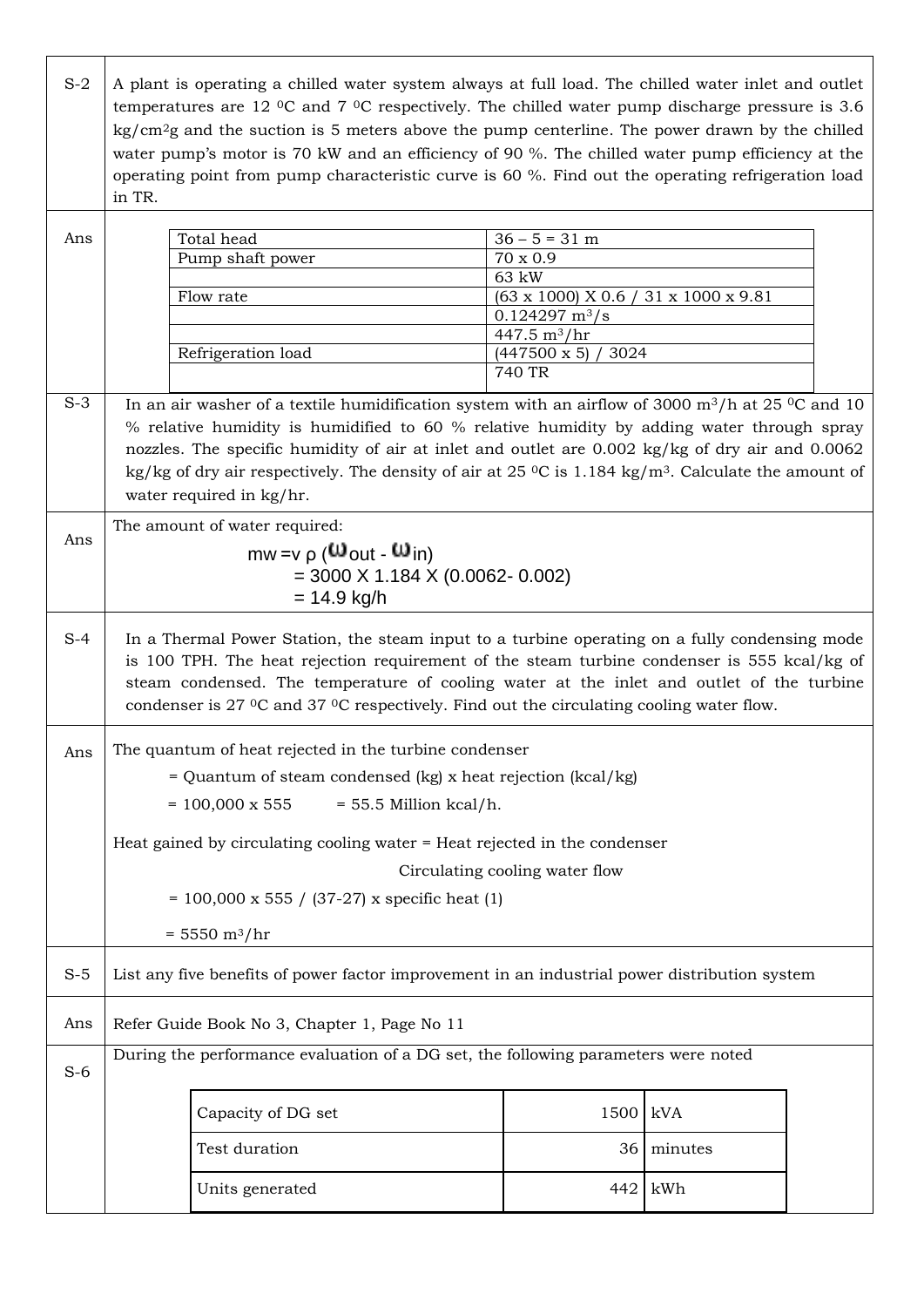|       |                       | Average Power factor                                                                                                                                                                        | 0.92                                               | pf                |  |
|-------|-----------------------|---------------------------------------------------------------------------------------------------------------------------------------------------------------------------------------------|----------------------------------------------------|-------------------|--|
|       |                       | Length of diesel tank                                                                                                                                                                       | 90                                                 | cm                |  |
|       |                       | Width of diesel tank                                                                                                                                                                        | 90                                                 | cm                |  |
|       |                       | Height of the diesel tank                                                                                                                                                                   | 90                                                 | cm                |  |
|       |                       | Initial tank dip level (from top)                                                                                                                                                           | 63                                                 | cm                |  |
|       |                       | Final tank dip level (from top)                                                                                                                                                             | 79                                                 | cm                |  |
|       |                       | <b>Calculate the following:</b>                                                                                                                                                             |                                                    |                   |  |
|       | 1.<br>2.<br>3.<br>4.  | Diesel consumption (Litres)<br>Average load (kW)<br>Percentage Loading (%)<br>Specific power generation (kWh/Litre) (1 Mark)                                                                | $(1 \text{ Mark})$<br>$(1$ Mark $)$<br>$(2$ Marks) |                   |  |
|       | 1.                    | Diesel Consumption<br>$=$                                                                                                                                                                   | 0.9x0.9x0.16                                       | $=129.6$ Liters   |  |
| Ans   |                       | 2. Average load (kW)                                                                                                                                                                        | (442/36)x60                                        | $=736.7$ kW       |  |
|       |                       | 3. Percentage Loading (%)<br>$=$                                                                                                                                                            | (736.7/0.92)/1500<br>$=53%$                        |                   |  |
|       |                       | 4. Specific power generation (kWh/Litre) (442/129.6)                                                                                                                                        |                                                    | $=3.41$ kWh/Litre |  |
| $S-7$ |                       | How does a motor lose its efficiency upon rewinding?(2.5 Marks)<br>What two parameters will indicate the efficacy of the rewinding?                                                         |                                                    | $(2.5$ Marks)     |  |
| Ans   |                       | Refer Guide Book No 3, Chapter 2, Page No 61                                                                                                                                                |                                                    |                   |  |
| $S-8$ |                       | A medium sized engineering industry has installed two 480 CFM screw compressors,                                                                                                            |                                                    |                   |  |
|       |                       | A & B. Compressor-A is operating at full load and Compressor-B is running in load - unload                                                                                                  |                                                    |                   |  |
|       |                       | condition. The load power of both the compressor is 74 kW and the unload power of the                                                                                                       |                                                    |                   |  |
|       |                       | Compressor-B is 26 kW. Both the compressors are operated during working day.                                                                                                                |                                                    |                   |  |
|       |                       | The percentage loading of the Compressor-B during working day is 64 %. After arresting the<br>leakage in the system the loading of the compressor was found to be 35 %. Estimate the energy |                                                    |                   |  |
|       | savings per day.      |                                                                                                                                                                                             |                                                    |                   |  |
| Ans   | <b>Existing Case:</b> | Energy consumed per hour by Compressor -A= 74 kW                                                                                                                                            |                                                    |                   |  |
|       |                       | Energy consumed per hour by Compressor -B= $0.64 \times 74 + 0.36 \times 26 = 56.72 \text{ kW}$                                                                                             |                                                    |                   |  |
|       |                       | Total energy consumed (Compressor A& B) = $74 + 56.72 = 130.72$ kW/hr                                                                                                                       |                                                    |                   |  |
|       |                       | Energy consumed per day= $130.72$ X 24 hrs = $3137.3$ kWh/day                                                                                                                               |                                                    |                   |  |
|       |                       | <b>Leakage Calculation:</b>                                                                                                                                                                 |                                                    |                   |  |
|       |                       | Energy consumed per hour by Compressor -B= $0.64 \times 74 + 0.36 \times 26 = 56.72 \text{ kW}$                                                                                             |                                                    |                   |  |
|       |                       | Energy consumed per hour by Compressor -B= $0.35 \times 74 + 0.65 \times 26 = 42.8 \text{ kW}$                                                                                              |                                                    |                   |  |
|       |                       | Difference in power consumption = $56.72 - 42.8 = 13.92$ kW/hr                                                                                                                              |                                                    |                   |  |
|       |                       | Savings by arresting leakage per day= $13.92$ X 24 = 334 kWh/day                                                                                                                            |                                                    |                   |  |

**-------- End of Section - II --------**

## **Section – III: LONG DESCRIPTIVE QUESTIONS Marks: 6 x 10 = 60**

- (i) Section III contains **Six** questions (L1- L6)
- (ii) Each question carries **Ten** marks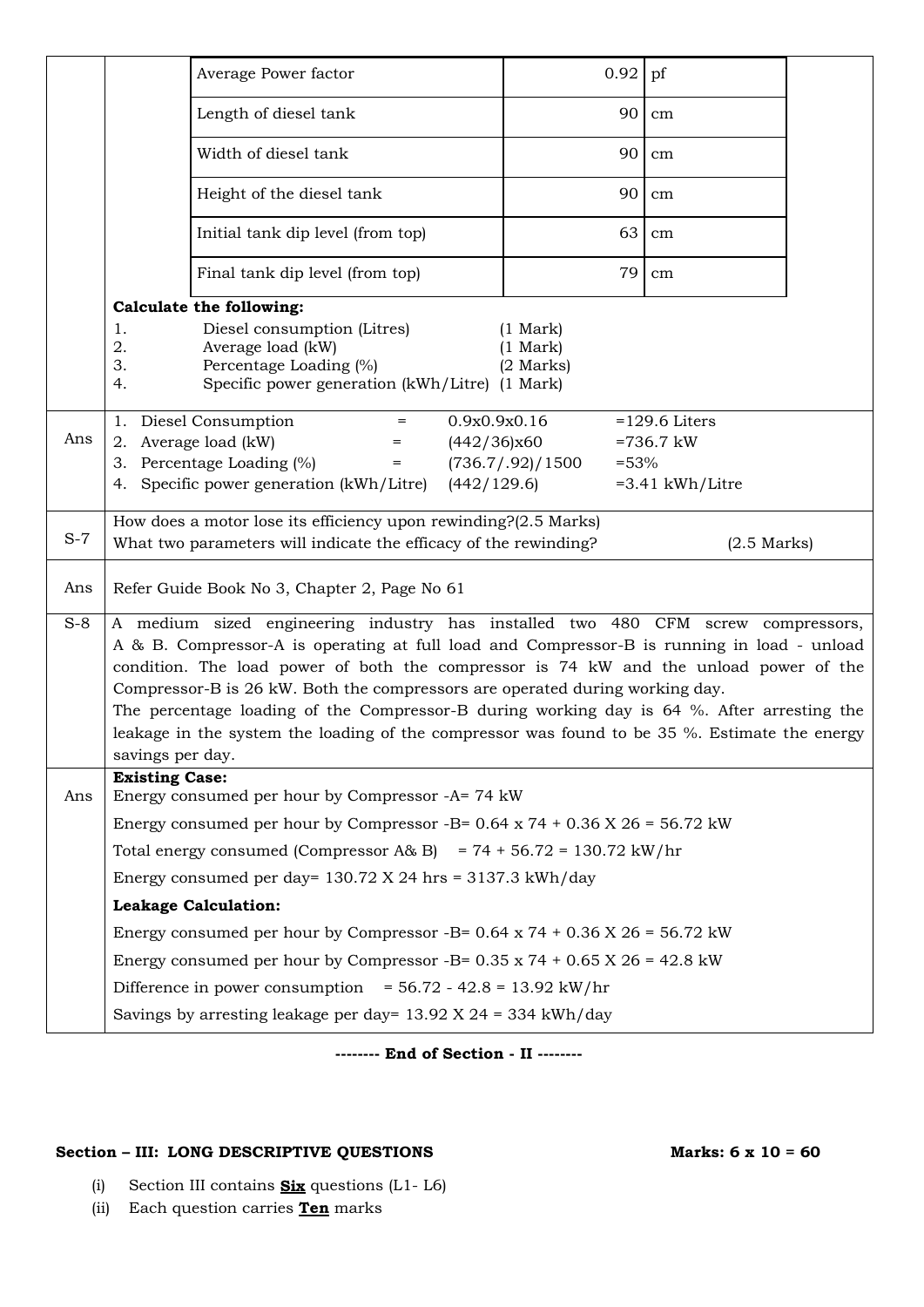| $L-1$ |                                                                                                                                                       | A food processing plant has a contract demand of 2500 kVA with the power supply company. The<br>average maximum demand of the plant is 2000 kVA at a power factor of 0.95.       |  |  |  |  |  |  |
|-------|-------------------------------------------------------------------------------------------------------------------------------------------------------|----------------------------------------------------------------------------------------------------------------------------------------------------------------------------------|--|--|--|--|--|--|
|       |                                                                                                                                                       | The maximum demand is billed at the rate of Rs.300/kVA. The minimum billable maximum<br>demand is 75 % of the contract demand. An incentive of 0.5 % reduction in energy charges |  |  |  |  |  |  |
|       |                                                                                                                                                       | component of electricity bill are provided for every 0.01 increase in power factor over and above                                                                                |  |  |  |  |  |  |
|       |                                                                                                                                                       | 0.95. The average energy charge component of the electricity bill per month for the company is                                                                                   |  |  |  |  |  |  |
|       | Rs.10 lakhs. The plant decides to improve the power factor to unity. Determine the power factor                                                       |                                                                                                                                                                                  |  |  |  |  |  |  |
|       |                                                                                                                                                       | capacitor kVAr required, annual reduction in maximum demand charges and energy charge                                                                                            |  |  |  |  |  |  |
|       |                                                                                                                                                       | component. What will be the simple payback period if the cost of power factor capacitors is                                                                                      |  |  |  |  |  |  |
|       | Rs.800/kVAr?                                                                                                                                          |                                                                                                                                                                                  |  |  |  |  |  |  |
|       |                                                                                                                                                       |                                                                                                                                                                                  |  |  |  |  |  |  |
|       | kW drawn                                                                                                                                              | $2000 \times 0.95 = 1900 \text{ kW}$                                                                                                                                             |  |  |  |  |  |  |
| Ans   | Kvar required to improve power factor from<br>$0.95$ to $1$                                                                                           | kW ( $\tan \theta_1 - \tan \theta_2$ )                                                                                                                                           |  |  |  |  |  |  |
|       |                                                                                                                                                       | kW ( $\tan$ ( $\cos$ - $\theta$ 1) – $\tan$ ( $\cos$ - $\theta$ 2)                                                                                                               |  |  |  |  |  |  |
|       |                                                                                                                                                       | 1900 ( $tan (cos-0.95) - tan (cos-1)$                                                                                                                                            |  |  |  |  |  |  |
|       |                                                                                                                                                       | $1900(0.329 - 0)$                                                                                                                                                                |  |  |  |  |  |  |
|       |                                                                                                                                                       | 625 kVAr                                                                                                                                                                         |  |  |  |  |  |  |
|       | Cost of capacitors @Rs.800/kVAr                                                                                                                       | Rs.5,00,000                                                                                                                                                                      |  |  |  |  |  |  |
|       | Maximum demand at unity power factor                                                                                                                  | $1900/1 = 1900$ kVA                                                                                                                                                              |  |  |  |  |  |  |
|       |                                                                                                                                                       |                                                                                                                                                                                  |  |  |  |  |  |  |
|       | 75 % of contract demand<br>Reduction in Demand charges                                                                                                | 1875 kVA<br>100 kVA x Rs.300                                                                                                                                                     |  |  |  |  |  |  |
|       |                                                                                                                                                       | Rs.30000 x 12                                                                                                                                                                    |  |  |  |  |  |  |
|       |                                                                                                                                                       | Rs.3,60,000                                                                                                                                                                      |  |  |  |  |  |  |
|       |                                                                                                                                                       |                                                                                                                                                                                  |  |  |  |  |  |  |
|       | Percentage reduction in energy charge from<br>0.95 to 1 $@$ 0.5 % for every 0.01 increase                                                             | 2.5 %                                                                                                                                                                            |  |  |  |  |  |  |
|       | Monthly energy cost component of the bill                                                                                                             | Rs.10,00,000                                                                                                                                                                     |  |  |  |  |  |  |
|       | Reduction in energy cost component                                                                                                                    | $10,00,000 \times (2.5/100)$<br>Rs.25,000/month                                                                                                                                  |  |  |  |  |  |  |
|       | Annual reduction                                                                                                                                      | Rs.25,000 x 12                                                                                                                                                                   |  |  |  |  |  |  |
|       |                                                                                                                                                       | Rs.3,00,000                                                                                                                                                                      |  |  |  |  |  |  |
|       |                                                                                                                                                       |                                                                                                                                                                                  |  |  |  |  |  |  |
|       | Savings in electricty bill                                                                                                                            | Rs.6,60,000                                                                                                                                                                      |  |  |  |  |  |  |
|       | Investment                                                                                                                                            | Rs.5,00,000                                                                                                                                                                      |  |  |  |  |  |  |
|       | Payback period                                                                                                                                        | 5,00,000/6,60,000<br>0.76 years or 9 months                                                                                                                                      |  |  |  |  |  |  |
|       |                                                                                                                                                       |                                                                                                                                                                                  |  |  |  |  |  |  |
| $L-2$ | Write short notes on the following with respect to the compressed air system :                                                                        | (each carries 2.5 Marks)                                                                                                                                                         |  |  |  |  |  |  |
|       | Refrigeration drier<br>a)                                                                                                                             |                                                                                                                                                                                  |  |  |  |  |  |  |
|       | Heat of compression drier<br>b)<br>Role of air receiver<br>C)                                                                                         |                                                                                                                                                                                  |  |  |  |  |  |  |
|       | Dew point<br>d)                                                                                                                                       |                                                                                                                                                                                  |  |  |  |  |  |  |
|       | a) Refer Guide Book No 3, Chapter 3, Page No 94<br>b) Refer Guide Book No 3, Chapter 3, Page No 95<br>c) Refer Guide Book No 3, Chapter 3, Page No 97 |                                                                                                                                                                                  |  |  |  |  |  |  |
|       | d) Refer Guide Book No 3, Chapter 3, Page No 93                                                                                                       |                                                                                                                                                                                  |  |  |  |  |  |  |
|       |                                                                                                                                                       | In a boiler, the forced draught fan develops a total static pressure of 300 mmWC. Determine the                                                                                  |  |  |  |  |  |  |
| $L-3$ |                                                                                                                                                       | shaft power (in kW) required to drive the fan if 10,000 kg of coal is burnt per hour with 13 kg of air                                                                           |  |  |  |  |  |  |
|       |                                                                                                                                                       | per kg of coal burnt. The boiler house temperature is 20 $\degree$ C and static efficiency of the fan is 80 %.                                                                   |  |  |  |  |  |  |
|       | The operating air density may be calculated from the following:                                                                                       |                                                                                                                                                                                  |  |  |  |  |  |  |

ı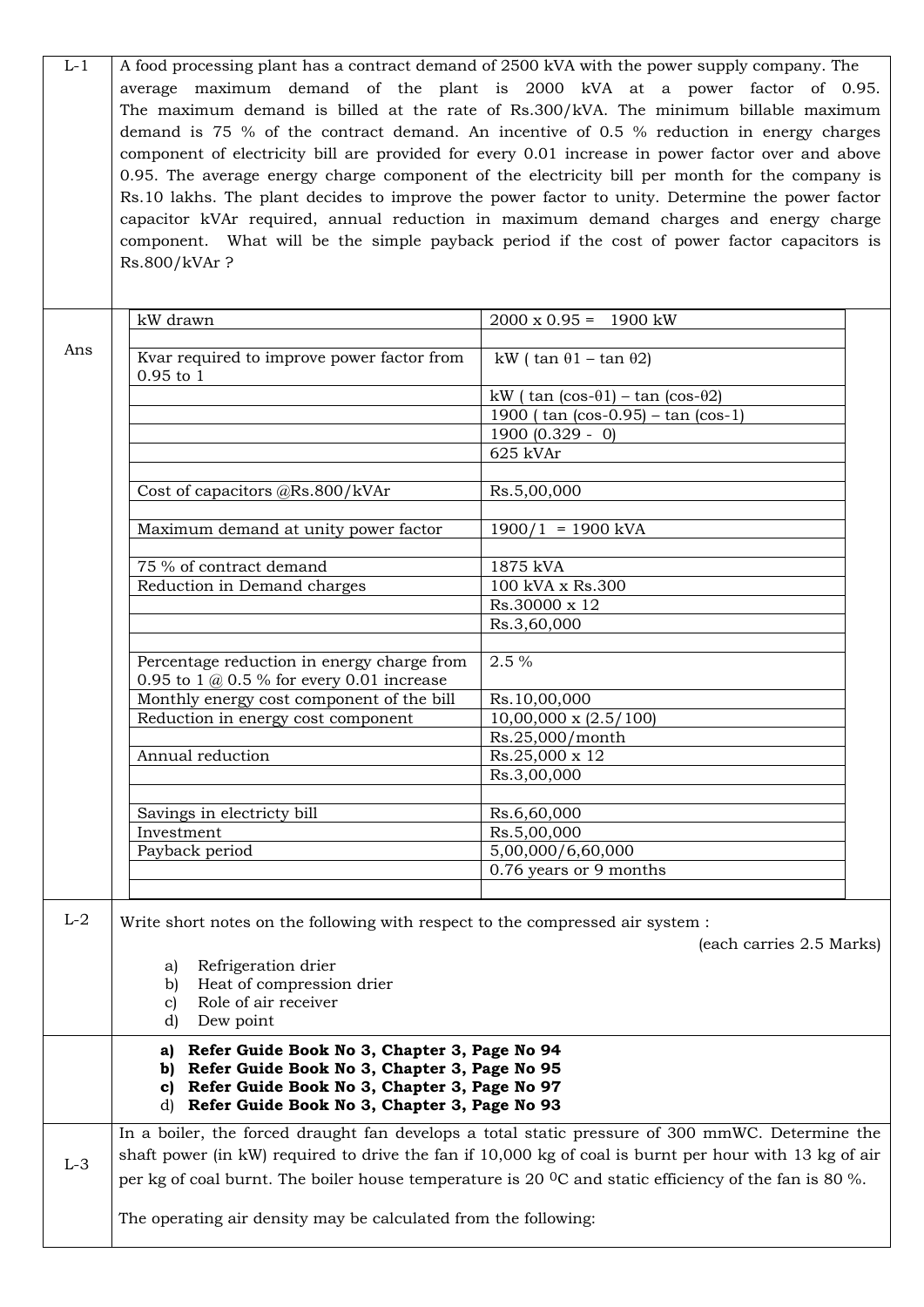| $R = 847.84$ mmWC m <sup>3</sup> /kg mole K and Molecular weight of air, M = 28.92 kg/kg mole. |                                                                                                                                                                                                                                                            |                         |                |                           |  |
|------------------------------------------------------------------------------------------------|------------------------------------------------------------------------------------------------------------------------------------------------------------------------------------------------------------------------------------------------------------|-------------------------|----------------|---------------------------|--|
|                                                                                                |                                                                                                                                                                                                                                                            |                         |                |                           |  |
| Total Pressure = 300 mm of WC                                                                  |                                                                                                                                                                                                                                                            |                         |                |                           |  |
|                                                                                                | Mass of air handled, $m = 10000 \times 13/3600 = 36.11 \text{ kg/s}$                                                                                                                                                                                       |                         |                |                           |  |
| Atmospheric pressure, $P = 1$ kg/ cm <sup>2</sup> = 10 mtr of WC = 10,000 mm of WC.            |                                                                                                                                                                                                                                                            |                         |                |                           |  |
|                                                                                                | Temperature T = $20 + 273 = 293$ K                                                                                                                                                                                                                         |                         |                |                           |  |
|                                                                                                | Gas Constant for air, $R = 847.84$ mm WC m3/kg mole K                                                                                                                                                                                                      |                         |                |                           |  |
|                                                                                                | Molecular weight of air, $M = 28.92$ kg/kg mole                                                                                                                                                                                                            |                         |                |                           |  |
| Density, $\text{kg/m}^3$                                                                       | $= (P \times M) / (R \times T) = (10000 \times 28.92) / (847.84 \times 293)$<br>$= 1.164 \text{ kg/m}^3$                                                                                                                                                   |                         |                |                           |  |
| Volume in $m^3/s$                                                                              | $=$ mass (kg/s) / density (kg/m3)<br>$= 36.11 / 1.164$<br>$= 31.02 \text{ m}^3/\text{s}$                                                                                                                                                                   |                         |                |                           |  |
| Power to fan shaft, kW                                                                         | = [Volume (m <sup>3</sup> /s) x Total pressure (mm of WC)] / $[102 \times \text{fan efficiency}]$                                                                                                                                                          |                         |                |                           |  |
| assessment of the total system.                                                                | $=[31.02 \times 300] / [102 \times 0.8]$<br>$= 114$ kW<br>A 7.5 TR package air conditioner is provided for a UPS room for removing the heat generated from<br>the UPS of rated capacity 40 kVA. The following parameters were noticed while performing the |                         |                |                           |  |
| <b>UPS</b> Parameters:                                                                         |                                                                                                                                                                                                                                                            |                         |                |                           |  |
|                                                                                                | Rating                                                                                                                                                                                                                                                     | <b>Input Power (kW)</b> |                | <b>Output Power (kW)</b>  |  |
|                                                                                                | On Load (16 hrs)                                                                                                                                                                                                                                           | 11.94                   |                | 8.61                      |  |
| 40 kVA                                                                                         | No Load (8 hrs)                                                                                                                                                                                                                                            | 1.16                    |                | 0.00                      |  |
|                                                                                                |                                                                                                                                                                                                                                                            |                         |                |                           |  |
| Air conditioner parameters:<br>Installed capacity of Air conditioner                           |                                                                                                                                                                                                                                                            |                         | 7.5            | TR                        |  |
|                                                                                                | Outdoor unit (condenser) air velocity                                                                                                                                                                                                                      |                         | 6.1            | m/s                       |  |
| in outdoor unit                                                                                | Radius of the fan opening at the point of velocity measurement                                                                                                                                                                                             |                         | $0.30$ M       |                           |  |
| Air Density                                                                                    |                                                                                                                                                                                                                                                            |                         | 1.174          | $\text{kg}/\text{m}^3$    |  |
| Ambient temperature                                                                            |                                                                                                                                                                                                                                                            |                         | 305            | 0 <sub>K</sub>            |  |
|                                                                                                |                                                                                                                                                                                                                                                            |                         |                |                           |  |
| Specific heat of air                                                                           | Temperature of hot air (condenser outlet)                                                                                                                                                                                                                  |                         | 313.5<br>1.009 | 0 <sub>K</sub><br>kJ/kg K |  |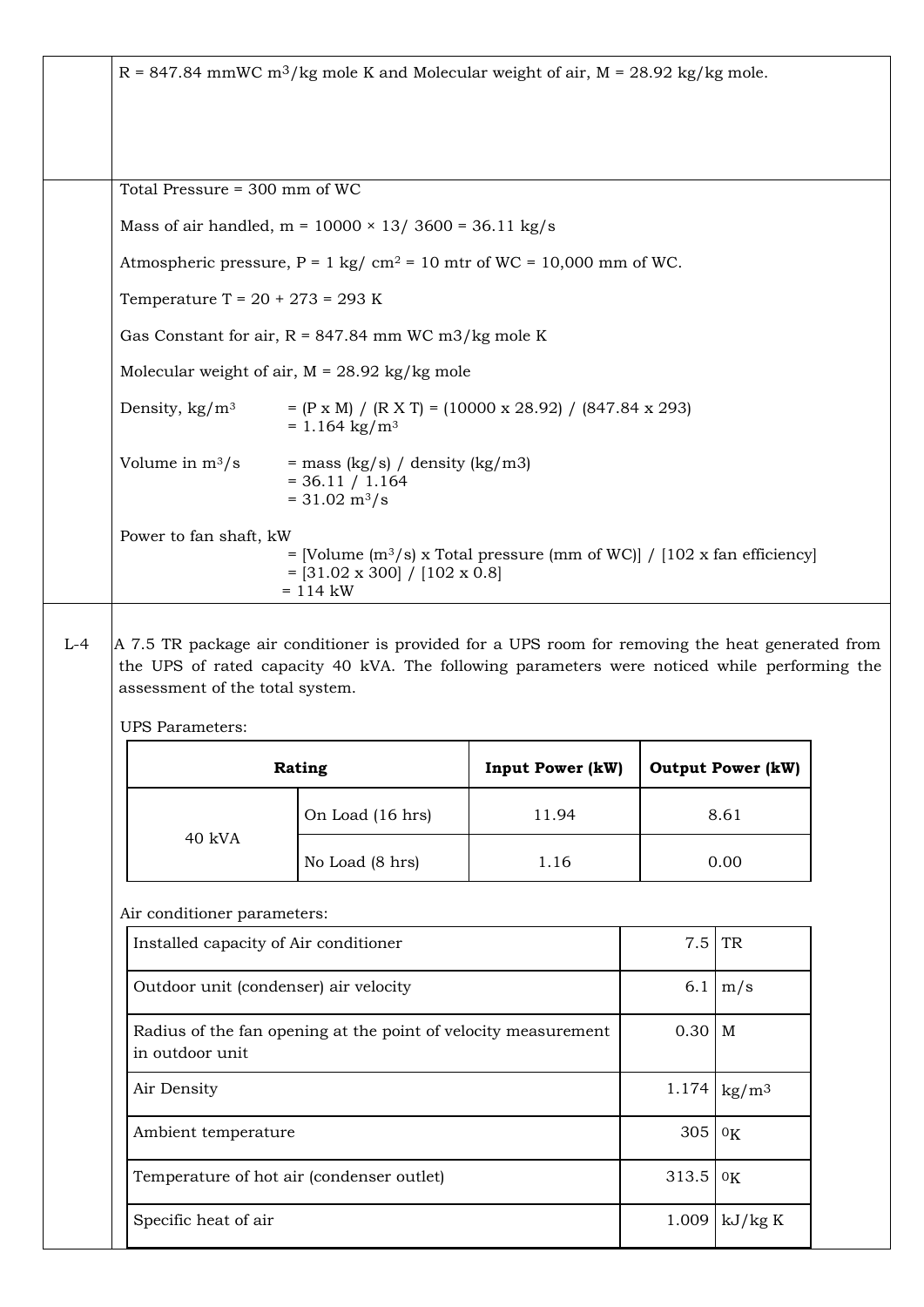|     | Power drawn by the compressor                                                   | 5.40  | kW                         |           |  |  |  |  |
|-----|---------------------------------------------------------------------------------|-------|----------------------------|-----------|--|--|--|--|
|     | Efficiency of the compressor motor                                              |       | 90 %                       |           |  |  |  |  |
|     | Calculate                                                                       |       |                            |           |  |  |  |  |
|     | Present delivery capacity of air conditioner (TR)<br>a)                         |       |                            | (3 Marks) |  |  |  |  |
|     | Power drawn per TR of refrigeration<br>$\mathbf{b}$                             |       |                            | (3 Marks) |  |  |  |  |
|     | Calculate the annual energy savings for 7200 hrs, if the UPS is relocated<br>c) |       |                            |           |  |  |  |  |
|     | to a non-air-conditioned ventilated area. Assume energy cost Rs.8/kWh.          |       |                            | (4 Marks) |  |  |  |  |
|     | Capacity Installed                                                              | 7.5   | <b>TR</b>                  |           |  |  |  |  |
| Ans | Outdoor unit air velocity                                                       | 6.1   | m/s                        |           |  |  |  |  |
|     | Radius of the opening                                                           | 0.30  | m                          |           |  |  |  |  |
|     | Area of cross section (3.14 x 0.3^2)                                            | 0.283 | m <sup>2</sup>             |           |  |  |  |  |
|     | Total Air flow (0.283 x 6.1)                                                    | 1.72  | $m^3/s$                    |           |  |  |  |  |
|     | Density of the air                                                              | 1.174 | kg/m <sup>3</sup>          |           |  |  |  |  |
|     | Mass of air, m (1.72x1.174)                                                     | 2.02  | kg/s                       |           |  |  |  |  |
|     | Ambient temperature, T1                                                         | 305   | $\mathcal{O}_{\mathsf{K}}$ |           |  |  |  |  |
|     | Air temperature, T2                                                             | 313.5 | °K                         |           |  |  |  |  |
|     | Difference in Temperature (T2-T1), (dT)                                         | 8.5   | °Κ                         |           |  |  |  |  |
|     | Specific Heat at Constant pressure, cp                                          | 1.009 | kJ/kgK                     |           |  |  |  |  |
|     | Heat Transfer (mxCpx(T2-T1))                                                    | 17.32 | kJ/s                       |           |  |  |  |  |
|     | Heat transfer per hour                                                          | 62352 | kJ/hr                      |           |  |  |  |  |
|     |                                                                                 | 14917 | kcal/Hr                    |           |  |  |  |  |
|     | Heat input from the compressor (5.4x0.9x860)                                    | 4180  | kcal/Hr                    |           |  |  |  |  |
|     | Evaporator heat load (14949-4180)                                               | 10737 | kcal/Hr                    |           |  |  |  |  |
|     | 1 Tonne of refrigeration                                                        | 3024  | kCal/Hr                    |           |  |  |  |  |
|     | <b>Effective TR</b>                                                             | 3.55  | <b>TR</b>                  |           |  |  |  |  |
|     | Power drawn by the compressor                                                   | 5.40  | kW                         |           |  |  |  |  |
|     | power taken per TR of refrigeration                                             | 1.52  | kW/TR                      |           |  |  |  |  |

|                 |               |               |           |          | Heat Load generated by UPS in Conditioned Space |       |                 |
|-----------------|---------------|---------------|-----------|----------|-------------------------------------------------|-------|-----------------|
|                 | Input         | Output        | Heat Load |          |                                                 |       |                 |
| Rating/Location | Power<br>(kW) | Power<br>(kW) | (kW)      | kCal/Sec | kCal/Hr                                         | TR/hr | Total<br>TR/day |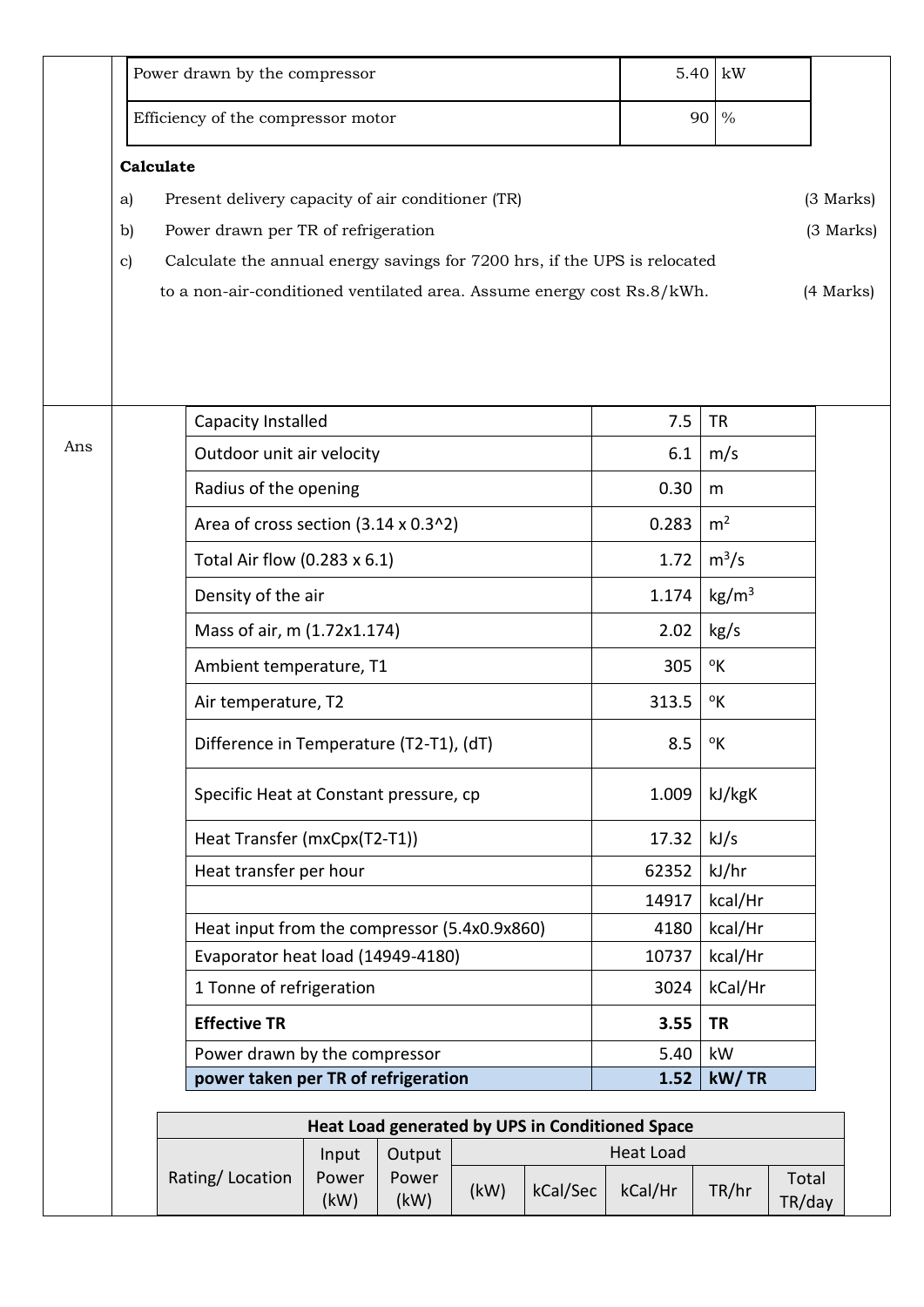|       |                                                                                                                                                                                                                                                                                                                                                                                                                                                                                                                                                                                                                                                                                                                                                                                                           |                                                                                                                                                                                    | On<br>Load<br>(16hrs)                                                                | 11.94 | 8.61                        | 3.33                                                                  | 0.80                                                                  | 2880 | 0.95 | 15.2 |  |
|-------|-----------------------------------------------------------------------------------------------------------------------------------------------------------------------------------------------------------------------------------------------------------------------------------------------------------------------------------------------------------------------------------------------------------------------------------------------------------------------------------------------------------------------------------------------------------------------------------------------------------------------------------------------------------------------------------------------------------------------------------------------------------------------------------------------------------|------------------------------------------------------------------------------------------------------------------------------------------------------------------------------------|--------------------------------------------------------------------------------------|-------|-----------------------------|-----------------------------------------------------------------------|-----------------------------------------------------------------------|------|------|------|--|
|       |                                                                                                                                                                                                                                                                                                                                                                                                                                                                                                                                                                                                                                                                                                                                                                                                           | 40 kVA                                                                                                                                                                             | No<br>Load<br>(8hrs)                                                                 | 1.16  | $\mathbf 0$                 | 1.16                                                                  | 0.28                                                                  | 1008 | 0.33 | 2.64 |  |
|       | <b>Total</b><br>17.84<br>The savings that can be achieved by providing clean, cool and dust free environment for UPS<br>operation is given below.                                                                                                                                                                                                                                                                                                                                                                                                                                                                                                                                                                                                                                                         |                                                                                                                                                                                    |                                                                                      |       |                             |                                                                       |                                                                       |      |      |      |  |
|       |                                                                                                                                                                                                                                                                                                                                                                                                                                                                                                                                                                                                                                                                                                                                                                                                           |                                                                                                                                                                                    |                                                                                      |       |                             |                                                                       |                                                                       |      |      |      |  |
|       |                                                                                                                                                                                                                                                                                                                                                                                                                                                                                                                                                                                                                                                                                                                                                                                                           |                                                                                                                                                                                    |                                                                                      |       |                             |                                                                       |                                                                       |      |      |      |  |
|       | AC Load generated by UPS/day<br>$= 17.84$ TR                                                                                                                                                                                                                                                                                                                                                                                                                                                                                                                                                                                                                                                                                                                                                              |                                                                                                                                                                                    |                                                                                      |       |                             |                                                                       |                                                                       |      |      |      |  |
|       | Power taken by AC to generate 17.82 TR at 1.52 kW/ TR<br>$= 27.12$ kW                                                                                                                                                                                                                                                                                                                                                                                                                                                                                                                                                                                                                                                                                                                                     |                                                                                                                                                                                    |                                                                                      |       |                             |                                                                       |                                                                       |      |      |      |  |
|       | Annual energy savings at 300 days of operation<br>$= 8136$ kWh                                                                                                                                                                                                                                                                                                                                                                                                                                                                                                                                                                                                                                                                                                                                            |                                                                                                                                                                                    |                                                                                      |       |                             |                                                                       |                                                                       |      |      |      |  |
|       |                                                                                                                                                                                                                                                                                                                                                                                                                                                                                                                                                                                                                                                                                                                                                                                                           | Cost of power                                                                                                                                                                      |                                                                                      |       |                             | $=$ Rs.8/ kWh                                                         |                                                                       |      |      |      |  |
|       |                                                                                                                                                                                                                                                                                                                                                                                                                                                                                                                                                                                                                                                                                                                                                                                                           | <b>Annual Cost Savings</b>                                                                                                                                                         |                                                                                      |       |                             | $=$ Rs.65,088/-                                                       |                                                                       |      |      |      |  |
| $L-5$ | One of the textile processing plants has installed two numbers of 6 MW gas turbines and also Heat<br>Recovery Steam Generator (HRSG) to generate steam from the hot gases. The steam generated from<br>HRSG is utilized for process steam requirement and also for 500 TR Vapour Absorption Machine<br>(VAM). The VAM consumes 4.4 kg steam per TR and is operated at full load.<br>Due to increase in gas price the plant has stopped gas turbine operations and avails power supply<br>from the grid. To meet the steam requirement the plant has installed two numbers of 10 TPH Agro<br>Waste Boilers and steam is supplied to the process plant as well as to VAM machine. The average<br>cost of steam is Rs.1200/- per ton from agro waste boiler. The plant operates for 7000 hours in a<br>year. |                                                                                                                                                                                    |                                                                                      |       |                             |                                                                       |                                                                       |      |      |      |  |
|       |                                                                                                                                                                                                                                                                                                                                                                                                                                                                                                                                                                                                                                                                                                                                                                                                           | The management is planning to replace the VAM chillers by electrical centrifugal chiller which will<br>operate at 0.7 kW/TR.                                                       |                                                                                      |       |                             |                                                                       |                                                                       |      |      |      |  |
|       |                                                                                                                                                                                                                                                                                                                                                                                                                                                                                                                                                                                                                                                                                                                                                                                                           | Compare the annual operating costs of electrical chiller and VAM. The cost of grid power is Rs<br>6.12/kWh. Consider all the other auxiliary power remains same in both the cases. |                                                                                      |       |                             |                                                                       |                                                                       |      |      |      |  |
|       |                                                                                                                                                                                                                                                                                                                                                                                                                                                                                                                                                                                                                                                                                                                                                                                                           | Do you agree with the management decision of operating VAM machine for chilling requirements?                                                                                      |                                                                                      |       |                             |                                                                       |                                                                       |      |      |      |  |
| Ans   |                                                                                                                                                                                                                                                                                                                                                                                                                                                                                                                                                                                                                                                                                                                                                                                                           | Steam required/TR                                                                                                                                                                  | Capacity of VAM Machine<br>Total Steam requirement<br>Cost of steam from Agro Boiler |       | $= 500$ TR<br>$= 4.4$ Kg/TR |                                                                       | $= 500$ X 4.4 = 2200 Kg/hr = 2.2 TPH<br>$= 2.2$ X 1200 = Rs 2640 / hr |      |      |      |  |
|       |                                                                                                                                                                                                                                                                                                                                                                                                                                                                                                                                                                                                                                                                                                                                                                                                           | Cost of electricity                                                                                                                                                                | Power consumed by electric chiller<br>Operating cost of electric chiller             |       |                             | $= 0.7 X 500 = 350 kW$<br>$=$ Rs 6.12/kWh<br>$=$ 350 x 6.12 = Rs 2142 |                                                                       |      |      |      |  |
|       |                                                                                                                                                                                                                                                                                                                                                                                                                                                                                                                                                                                                                                                                                                                                                                                                           |                                                                                                                                                                                    | Savings by Electric chiller<br>Annual operating savings                              |       |                             |                                                                       | $= 2640 - 2142 =$ Rs.498/hr<br>$= 7000$ X 498 = Rs 34,86,000/-        |      |      |      |  |
|       | Disagree with the management decision.                                                                                                                                                                                                                                                                                                                                                                                                                                                                                                                                                                                                                                                                                                                                                                    |                                                                                                                                                                                    |                                                                                      |       |                             |                                                                       |                                                                       |      |      |      |  |